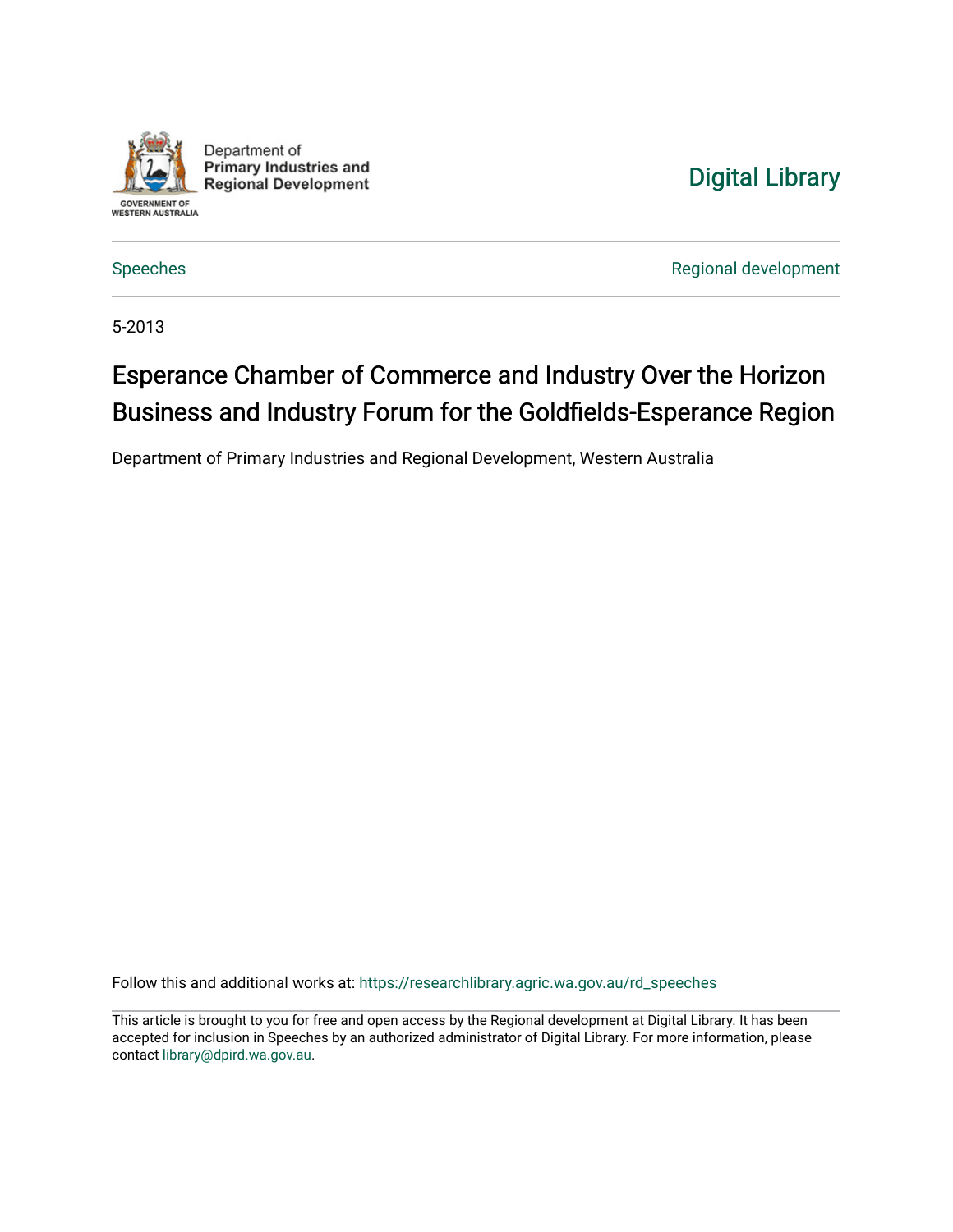Friday 3 May 2013: 11h35-11h50 Andrew Murray Chair: Western Australian Regional Development Trust Esperance Civic Centre, Council Place, Esperance

## **Esperance Chamber of Commerce and Industry Over the Horizon Business and Industry Forum for the Goldfields-Esperance Region**

## **Topic: Broader regional development policies and Royalties for Regions programs which may impact the Goldfields-Esperance region.**

Distinguished delegates and guests – the Goldfields-Esperance Development Commission and the Esperance Chamber of Commerce and Industry brief to me was to provide an overview and understanding of the broader regional development policies and Royalties for Regions programs which may impact the Goldfields-Esperance region.

They said in their invitation letter that this south-east region has some exciting projects underway and in the pipeline, and there is a very positive outlook for the region.

I agree.

The Western Australian Regional Development  $Trust<sup>1</sup>$  that I chair oversights Royalties for Regions. It is a statutory authority that advises the Minister for Regional Development.<sup>2</sup>

We are independent so I do not speak for the Government. What I will do is indicate the sort of thinking driving some of our advice to the Minister.

What forums like "Over the Horizon" do is to try and get a fix on the future, to help personal and business planning.

It is the immediate future that gets our attention, but it is the distant future that holds our destiny.

Future-gazing three or four decades ahead is a tricky uncertain business. And yet we have to invest on that basis; every big thing we do - building a road, a school, a suburb or a port – has decades of future productive use in mind.

It used to be that we hoped for the best when we took our best guess. Now the State Planning Strategy is trying to provide a framework up to 2050.

<sup>1</sup> There are three principal players in the *Royalties for Regions Act 2009* – the Minister for Regional Development that decides after advice, the Department of Regional Development and Lands that executes the decisions, and the Western Australian Regional Development Trust that advises the Minister.

 $2^2$  For a summary of the Western Australian Regional Development Trust's work see the Annual Report 2011-12 and other material on www.wardt.wa.gov.au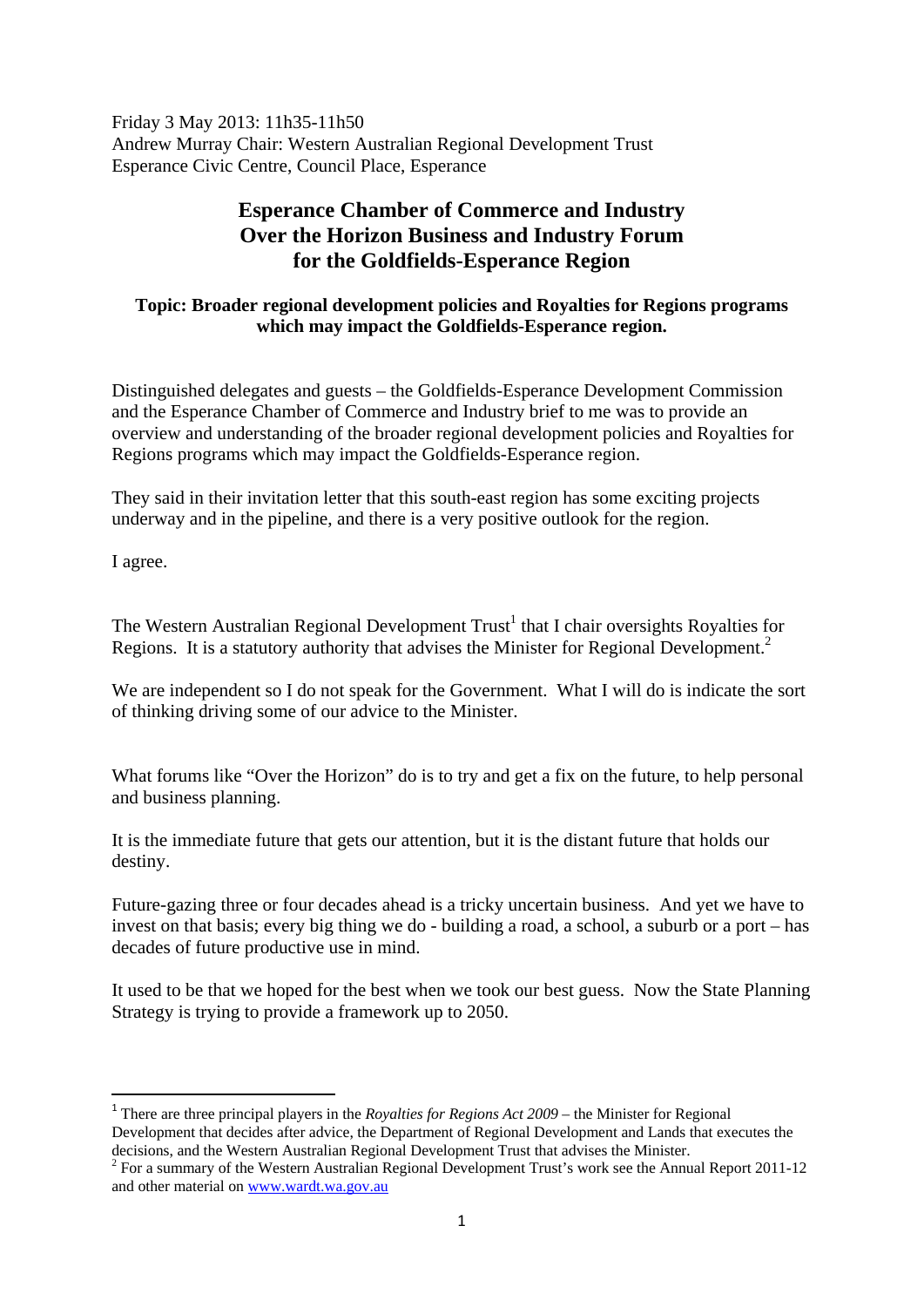A Strategy like this is essential to coordinating the development of the State. It's worth a look.

Each region like Goldfields-Esperance<sup>3</sup> has completed or will be completing a Regional Investment Blueprint which will also be linking in to the State Planning Strategy.

Central to WA's growth, development and future prosperity is the need for planning:

- The movement of people, goods and services through a State-wide integrated infrastructure network;
- A means to link infrastructure planning, coordination and financing to the State's productivity, via a physical infrastructure program;
- A means to plan for affordable living; spaces and places; and health and well-being, via a social infrastructure program;
- An introduction into the planning system of new concepts, including the planning for: agriculture and food; education, training and knowledge transfer; health and wellbeing; and security, and
- A collaborative approach for undertaking actions across government.

With respect to such a checklist, right now Esperance is getting \$13 million funding from Royalties for Regions as one of the nine regional SuperTowns<sup> $4$ </sup>.

Royalties for Regions has committed \$5 million to the PortLink Inland Freight Corridor Plan linking Oakagee, Hedland, Kwinana, Perth, Kalgoorlie and Esperance to the Eastern States.

Royalties for Regions is spending half a billion on the Southern Health Initiative, including \$16 million in Kalgoorlie, and \$19 million in Esperance.

The future can be much worse unless you prepare for it as best you can.

That is why investment in education is so important, because good education leaves a kid better prepared for the uncertainties of the six or seven decades of its future.

Royalties for Regions has so far allocated over \$400 million towards a broad range of training and education initiatives in WA's country regions. This includes \$10 million to the Esperance Primary School and over \$14 million to the Esperance Residential College.

How do you plan and invest for the future without it being just a gamble?

One way is meeting present and known needs. Many great ports, roads, railways and buildings in use centuries later were built with the present in mind, although some had a clear future perspective.

 3 The nine regions of Western Australia established by the *Regional Development Commissions Act 1993* are the Gascoyne, Goldfields-Esperance, Great Southern, Kimberley, Mid West, Peel, Pilbara, South West and Wheatbelt regions. That Act establishes nine regional development commissions in those regions to coordinate and promote the development of regions and to establish a regional development council.

<sup>4</sup> WA's Regional Centres Development Program.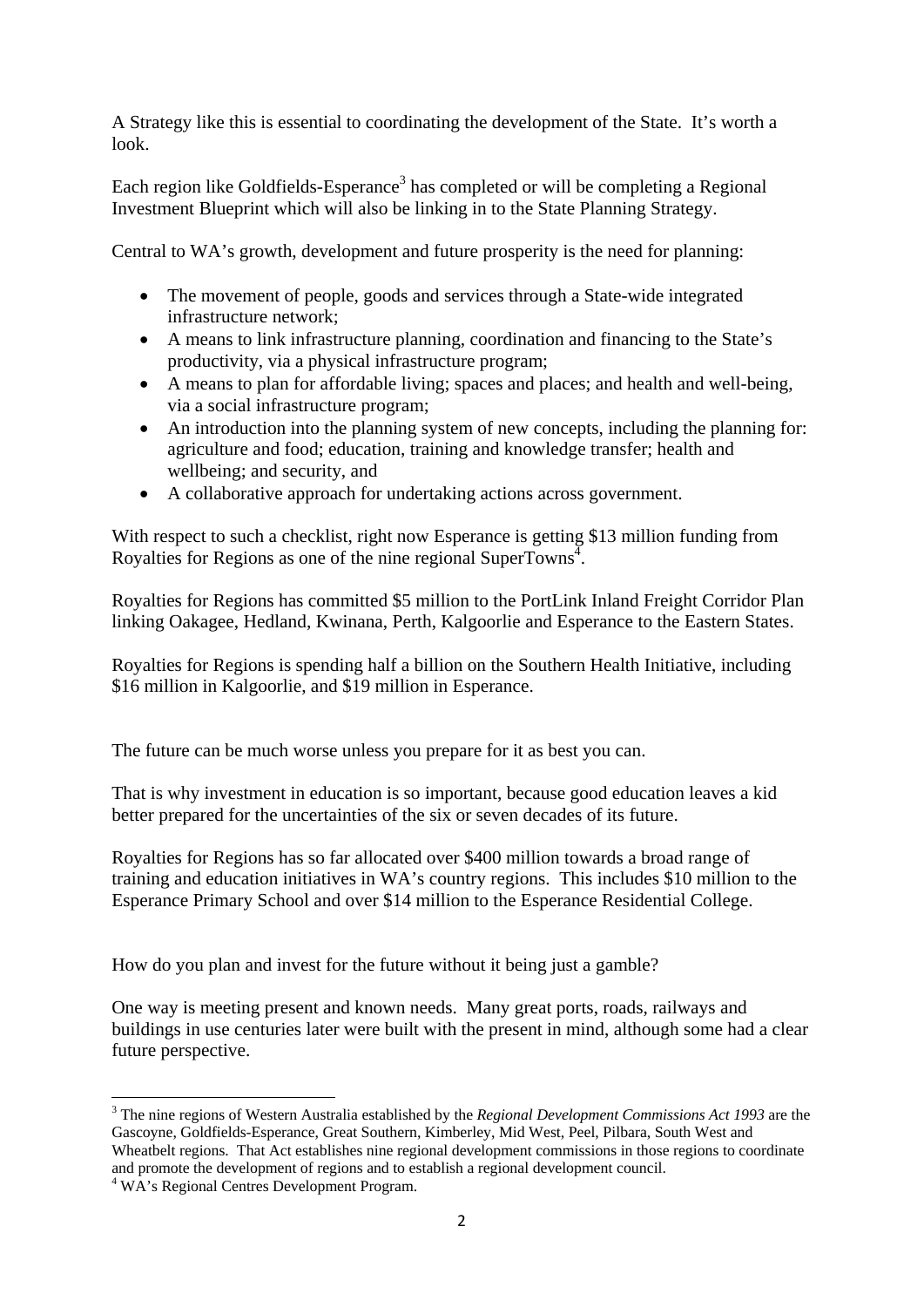Not everyone can do the vision or determination of a Charlie Court<sup>5</sup> or CY O'Connor.<sup>6</sup> To minimise risk some put their faith in models.

Trying to reliably forecast the long-term future in hard numbers or percentages is often a mugs game. What forecasters can get right are trends, likelihoods and realistic expectations.

The trends, likelihoods, and expectations are why this is already being called the Asian Century.

A few things are essential in making the most of the future – natural and comparative advantages, good relevant data, quality coordinated flexible strategic planning, innovative educated can-do people and enterprises, plenty of capital, good public policy, and willpower.

To sustain a State like ours, you need opportunities, prospects, jobs and wealth creation. You need markets – domestic, and most importantly for WA, export.

The single most important matter to get in your minds is the certainty of Asian growth and development. More than any other factor, that is what is most likely to affect WA's future population numbers, prospects, jobs and industries.

Asia will not just be the most populous region in the world. Asia will be the biggest economic zone, the biggest consumption zone and the home to the majority of the world's middle class.<sup>7</sup>

The single most important estimate to get in your minds is that by 2030, in just 17 years, there are expected to be over 3 billion people in the middle-income bracket in our Asia Pacific region.<sup>8</sup>

What characterises the middle class is demand – such as for more protein, for refined foods, for wine, for tourism, urbanisation, and a massive new appetite for consumer goods and health and education services.

Our collective job in WA is to get the biggest piece of that 3 billion middle-class market we can.

This is a competition for people and investment, between regional centres, regions, states, and countries.

That Asia-Pacific market potential will need cooperation, coordination, leadership, investment, and innovation in Australia and Western Australia to help capture it.

<sup>5</sup> Minister and later Premier Sir Charles Court oversaw the development of WA's iron ore industry in the 1960s, bauxite and mineral sands mining in the southwest, and played a key role in the birth of the massive North West Shelf natural gas industry. These developments completely transformed the West Australian economy.

<sup>&</sup>lt;sup>6</sup> CY O'Connor knew there was an immediate and future need to deliver potable water to the Goldfields, without which it could not develop. The Western Australian Goldfields dam and pipeline potable water supply scheme was commissioned in 1896 and completed in 1903. Expensive as that then was, the great wealth and benefits resulting from his and his Government's practical vision are still enjoyed well over a century later. 7

<sup>&</sup>lt;sup>7</sup> Australia in the Asian Century White Paper Canberra 2012: Chapter 2 Key Points.

Commonwealth Budget Strategy and Outlook Budget Paper No 1 2012-13, page 2-28.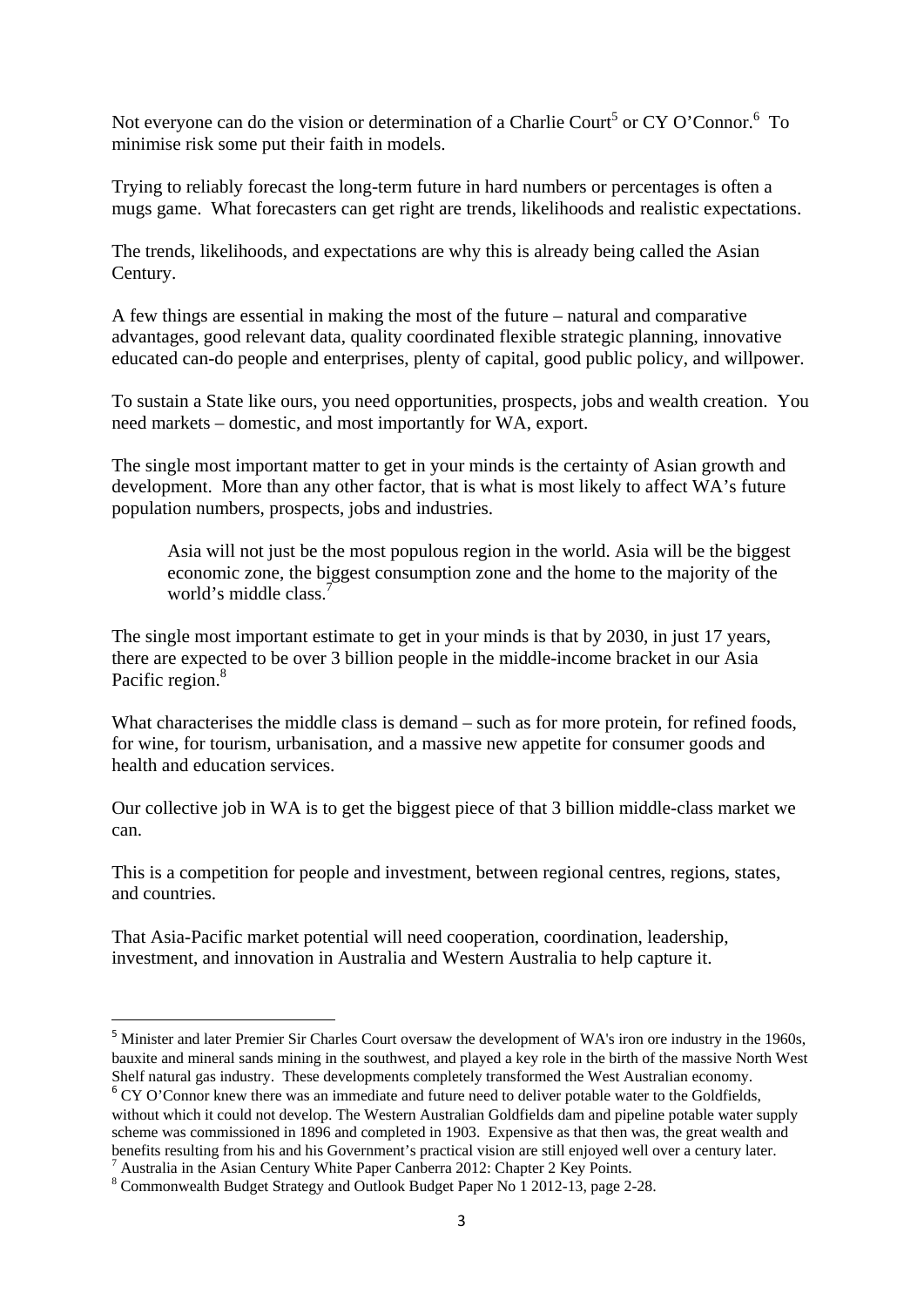In minerals we've been quick off the mark. In education services we haven't been too bad. In agriculture we have been slow.

The Treasury Secretary Dr Martin Parkinson was right in saying:

I am continually surprised that Australian investors have not yet realised the potential benefits of this new middle class for our agricultural industries.<sup>9</sup>

The Trust has advised the Minister to swing his regional development muscle behind major new agricultural potential, and he has responded.<sup>10</sup>

We have the essential underpinnings of development in large parts of WA.

Food production processing and distribution is core business for regional communities and regional development. We have land, including arable land - a vast under-developed State of great variety and resources (five times the size of France) with just a couple of million people in it.

There is identified potential for intensive new large-scale agriculture in the Gascoyne, Pilbara, Kimberley, Mid West and South West regions of WA.

To introduce new food production in new agricultural areas to take advantage of the substantial growth of the Asian markets, WA has to address capacity issues. These include:

- Additional human capacity is needed if land and sea food production is to increase significantly
- Additional capital (i.e. large and certain streams) is needed
- Investment in key enabling infrastructure is needed, such as air and sea ports
- Federal and State support for opening up new lands and water sources is needed
- Native title issues and rights will arise and will need to be resolved
- Water rights and water markets need to be addressed
- Environmental regulation reform is needed

We have more water than most think. We have an estimated 12 500 gigalitres<sup>11</sup> of unallocated surface and ground water. Since only 15% of WA has been water-mapped, this could be a conservative estimate.<sup>12</sup>

We have energy - take your pick from coal, gas, wind, the sun, uranium.

<sup>&</sup>lt;sup>9</sup> Dr Martin Parkinson, Secretary to the Treasury, 30 June 2011: Gala Address to the Melbourne Institute Economic and Social Outlook Conference SUSTAINING GROWTH IN LIVING STANDARDS IN THE ASIAN CENTURY page 9.

<sup>&</sup>lt;sup>10</sup> Brendon Grylls National Party Campaign Launch Speech 12 October 2012: The Nationals ... see agriculture as the next investment boom in regional WA … We are in the Asian century, they are our neighbours and our friends, and just like they have partnered with us to invest billions into iron ore and natural gas we can partner with them to invest billions into sugar, cotton, stock feeds, horticulture and grain, dairy and wine.

<sup>&</sup>lt;sup>11</sup> This estimate is from the Department of Regional Development and Lands. A gigalitre is one billion litres.<br><sup>12</sup> The Trust recommended that water policy and projects be given greater emphasis in Royalties for Regions

a focussed planned and strategic basis. The Minister responded positively, with the 2011-12 Royalties for Regions budget including expenditure on water and Natural Resource Management (NRM) initiatives.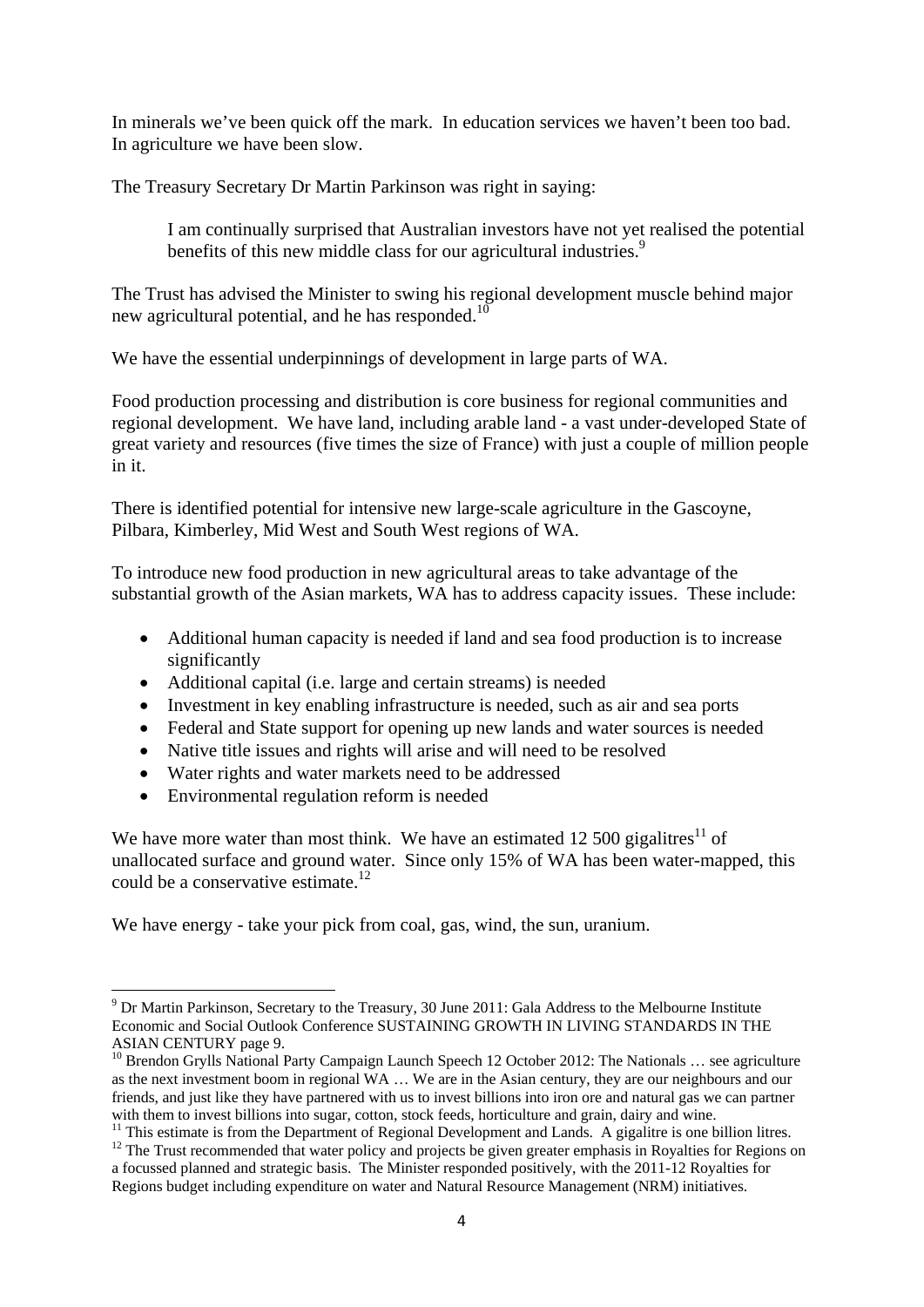Leaving aside the no-growthers in our society (who should be resisted at every turn), practical people and sceptics alike will identify the difficulties – among them inadequate infrastructure, the climate, our labour market and rules, the handicap of black red and green tape, poor public policy, insufficient capital and so on.

It is our job collectively to tackle these, one by one, steadily and consistently over the years ahead.

Successful regional development requires decades of consistent effort, good policy and a clear vision.

Regional development is a response to the significant opportunities open to Western Australian people and its enterprises, with the resulting prospect of greater wealth creation, greater security, and better living standards.

Significant opportunities arise because we have natural and comparative advantages in our lands, seas and resources; innovative, able and skilled people and enterprises; good government; and large and growing export markets, particularly in the Asia-Pacific region.

The Western Australian Government's task is to help develop this vast state to realise its potential, increase and grow its aggregate wealth, and to enhance the wellbeing and opportunities of its people.

It must also help respond to domestic and global competition. Unless Western Australia keeps developing its people and resources, and keeps improving educationally, technologically, logistically, productively and in skills, we will become comparatively less competitive. This will ultimately lead to fewer jobs, harder times, and lower living standards.

Regional development cannot occur sustainably unless the basic development underpinnings are available of water, power, transportation, communications, and housing and social resources. Of these in WA water is often the biggest challenge to regional development.

The big issue is money and working out development priorities.

From the Trust's point of view, having a comprehensive and credible planning and decisionmaking structure is a fundamental building block.

Strategic holistic region-based planning is essential to effective regional development.

Good planning saves time and money, integrates collaboration and coordination, and crystallises desired social, economic, and environmental outcomes.

All nine Australian governments face acute difficulties of funding a sequence of large development projects that should be considered over the next two decades.

In WA there is an economic infrastructure project list I can think of that is that is neither exhaustive nor prioritised but could include re-use of Perth waste-water; further extension of the Ord East Kimberley project; the gas pipeline to Albany; the proposed Oakagee port and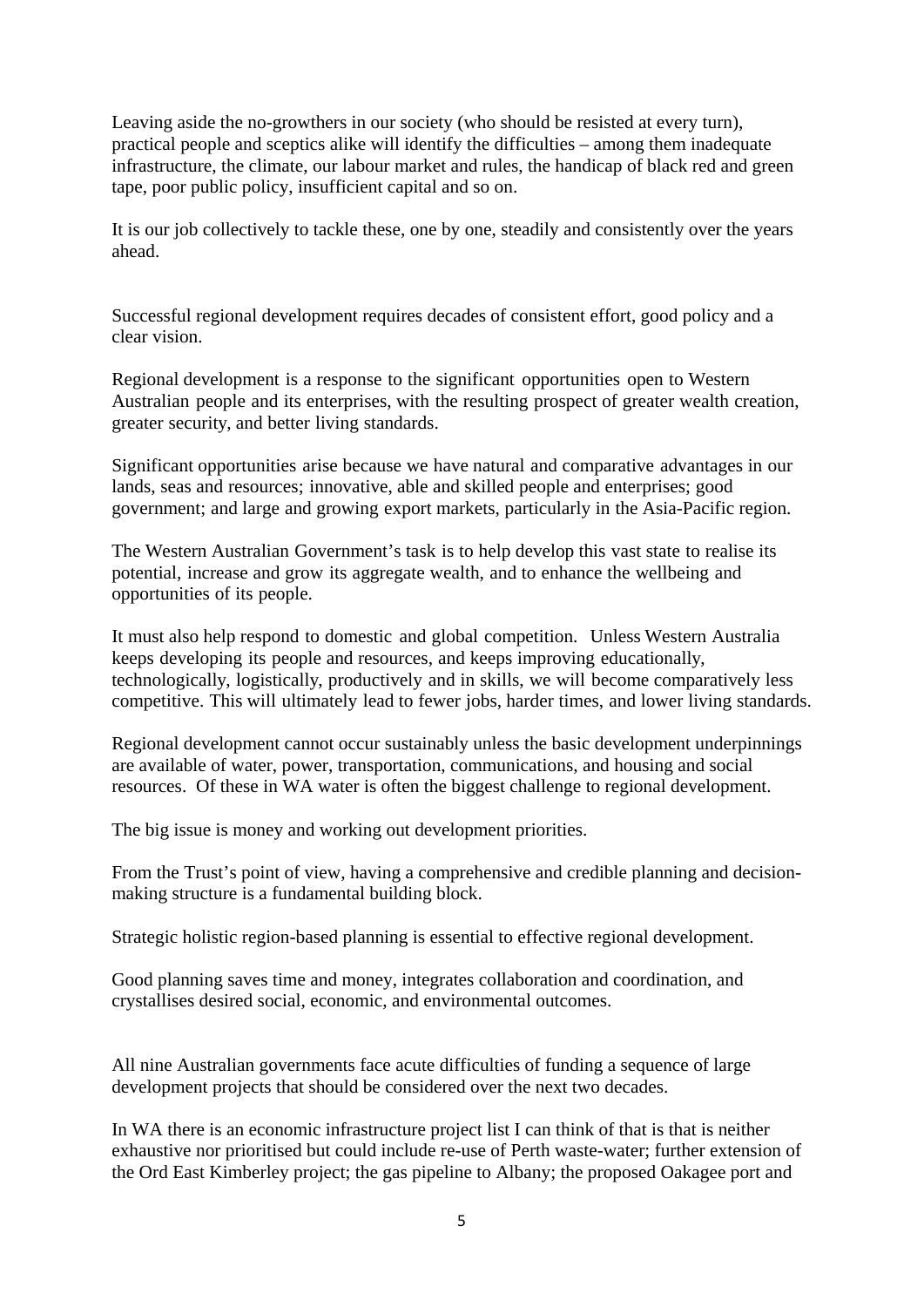its hinterland; FreightLink and Kalgoorlie/Esperance; James Price Point and its hinterland; the Bunbury/Busselton port and airport development; other sea and air ports, particularly in the north; opening up new farming lands in the South West, Gascoyne, Mid-West, Kimberley and Pilbara Regions including specific water infrastructure such as dams; and costly road, rail, telecommunications, water, waste and waste-water, gas, and electricity infrastructure.

WA would be considerably advanced as a State if a planned investment pipeline of these sorts of developments was in hand and capable of being financed and completed over the next 15-20 years.

In addition to government funding, it is important to establish the prospects for raising nongovernment finance for State infrastructure generally over the longer run.

Foreign investment is part of this mix.

The Act tells you *what* Royalties for Regions should be spent on but it does not say *why*.

The *purpose* of Royalties for Regions and regional development is to pursue a transformational State-building philosophy. Royalties for Regions and regional development must create growth opportunities, address market failure, and build regional capacity.<sup>13</sup>

I anticipate Royalties for Regions<sup>14</sup> will deliver \$10 billion more over ten years in country WA than otherwise would have been spent, and because it brings forward and leverages regional expenditure by other State agencies; similarly from the Commonwealth; and similarly from the corporate and the not-for-profit sector – the multiplier effect is at least up to \$20 billion a decade and could be \$30 billion or more.<sup>15</sup>

This will make a big long-term difference. but it is far from enough. It needs to be spent wisely and prioritised. We also need plenty of private capital.

Priorities are best established through quality strategic planning.

Money is one part of the story. Commitment is essential. Future-based policy has to be an aspiration people can understand, believe in, get behind, and sign up to.

A vision and policy of this scale has to grab both the head and the heart.

<sup>13</sup> Sections 4 and 9 of the *Royalties for Regions Act 2009* state that the income of the Fund is to be spent to provide infrastructure and services; to develop and broaden the economic base of regional WA; and to maximise job creation and improve career opportunities.

<sup>&</sup>lt;sup>14</sup> The Government of Western Australia 2012-13 Budget Paper No 3 Economic and Fiscal Outlook Table page 222 indicates that Royalties for Regions is to deliver social infrastructure, including in 2012-13 investments in regional health, education, skills training, water, natural resources management, and aboriginal participation. On the economic side is continued investment in the Mid West Investment Plan, the Gascoyne Revitalisation Plan, the Kimberley Revitalisation Plan and the Ord expansion, SuperTowns, and Pilbara Cities.

<sup>&</sup>lt;sup>15</sup> For example the Royalties for Regions commitment of \$1.1 billion to Pilbara Cities is expected to provoke an overall spend of between \$2.5 and \$3 billion.